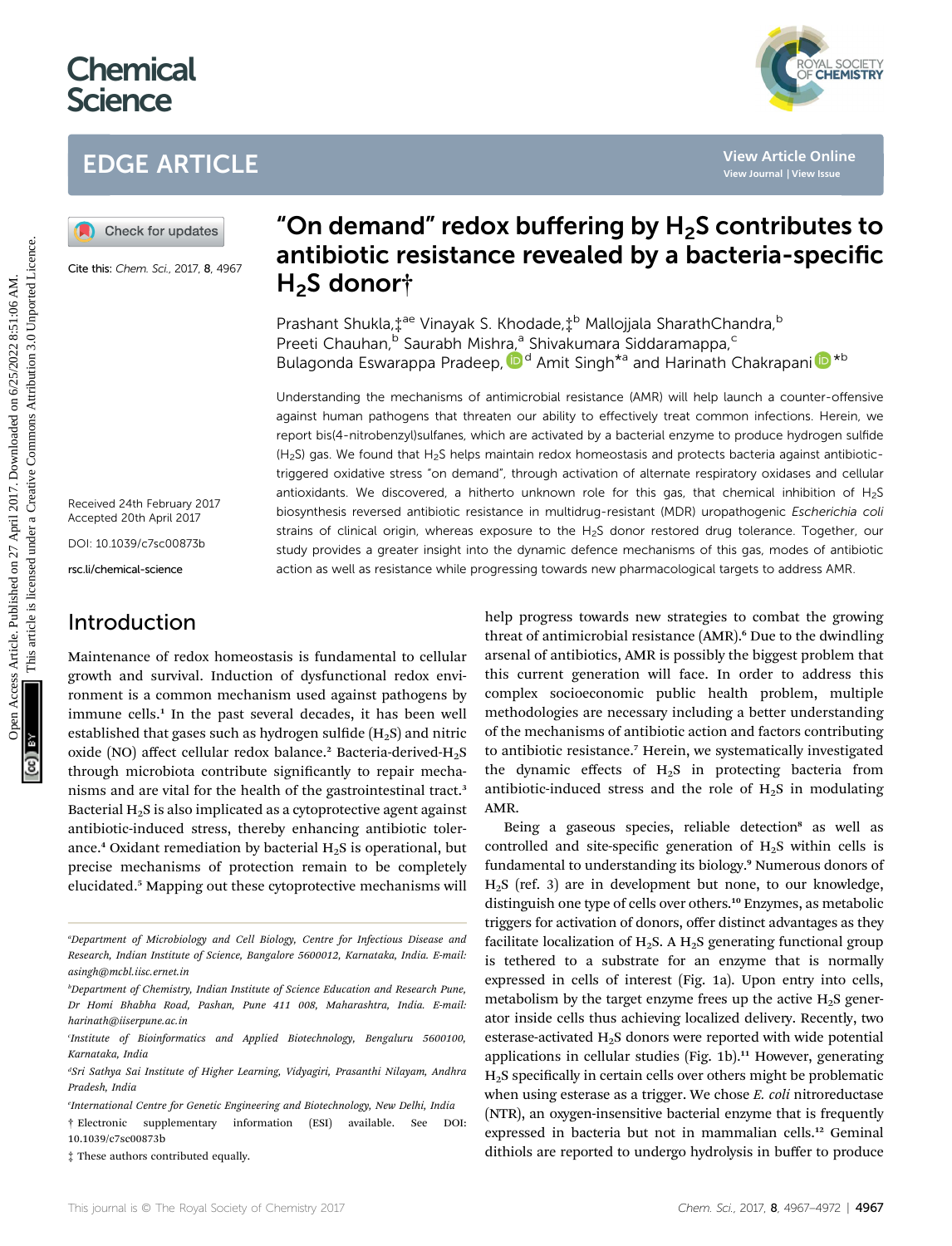



Fig. 1 (a) General design of an enzyme activated  $H_2S$  donor. (b) Esterase sensitive H<sub>2</sub>S donor; (b) esterase activated H<sub>2</sub>S and COS/H<sub>2</sub>S donor;  $R^1$  can be a non-steroidal anti-inflammatory drug (NSAID) while  $R<sup>2</sup>$  is an aryl group or benzyl (c) bacterial enzyme nitroreductase (NTR) activated H<sub>2</sub>S donor and inset contains compounds synthesized in this study.

H2S;<sup>13</sup> 4-nitroaryl groups are known substrates for NTR. We hence designed 1, an NTR-activated  $H_2S$  donor (Fig. 1b).

#### Results and discussion

Synthesis of 1 is achieved by the reaction of a variety of ketones (2) with 4-nitrobenzyl thiol (3) (Table 1). A  $H<sub>2</sub>S$ -sensitive dye BODIPY-azide 4a was employed to detect  $H_2S$ . BODIPY-azide is known to be reduced by  $H_2S$  to produce a fluorescent amine 4b. <sup>14</sup> Compounds 1a–1g were independently exposed to NTR and all compounds were found to generate  $H<sub>2</sub>S$  under these conditions (Fig. 2a). The cyclopentyl derivative 1c was found to be slightly better than the cohort of donors tested, and this compound was used for further studies.

A monobromobimane (mBBr, 6a) assay (with some modifications) was next used to confirm the production of  $H_2S$ .<sup>15</sup> The

| Synthesis of 1a-1g<br>Table 1 |                            |                 |                |                                                   |         |
|-------------------------------|----------------------------|-----------------|----------------|---------------------------------------------------|---------|
| R                             | $O_2N$<br>$R^2$<br>$2a-2g$ | 3               | SН             | Ar<br>$R^2$<br>R<br><b>1a-1g</b> ; $Ar = 4-NO2Ph$ |         |
| Entry                         | $R^1$                      | $R^2$           | Ketone         | Prod                                              | Yield % |
| 1                             | CH <sub>3</sub>            | CH <sub>3</sub> | 2a             | 1a                                                | 80      |
| 2                             | Et                         | Et              | 2 <sub>b</sub> | 1b                                                | 78      |
| 3                             | Cyclopentyl                |                 | 2c             | 1c                                                | 70      |
| 4                             | Cyclohexyl                 |                 | 2d             | 1d                                                | 71      |
| 5                             | Ph                         | CH <sub>3</sub> | 2e             | 1e                                                | 60      |
| 6                             | 4-FPh                      | CH <sub>3</sub> | 2f             | 1f                                                | 42      |
| 7                             | Thiophene                  | CH <sub>3</sub> | 2g             | 1g                                                | 38      |



Fig. 2 (a) Hydrogen sulfide generated during incubation of 1a–1g (50 uM) with NTR in HEPES buffer pH 7.4 was estimated using a BODIPYbased sensor. (b) A monobromobimane (6a) method for the estimation of hydrogen sulfide. The formation of thioether 6b supports the intermediacy of H<sub>2</sub>S. (c) Time course of H<sub>2</sub>S generation during incubation of 1c in pH 7.4 buffer alone and in the presence of NTR was assessed by BODIPY-based sensor 4a. (d) Flow cytometry analysis of intrabacterial H<sub>2</sub>S generation in *E. coli* using the probe 4a. 1c was incubated for 20 minutes \*\*\*p-value =  $0.0001$ ; NS = not significant. (e) Flow cytometry analysis of intracellular H<sub>2</sub>S generation in THP-1 cells. 1c was incubated for 20 minutes (100  $\mu$ M) and 4a was used for  $H<sub>2</sub>S$  detection NS = not significant.

electrophile mBBr reacts with sulfide anion to produce a thioether, which contains two bimane units (6b). When 6a was treated with  $Na<sub>2</sub>S$  in a pH 7.4 buffer, as expected, 6b was formed (Fig. 2b). Under similar conditions, when 1c was co-incubated with 6a and NTR, we found evidence for the formation of 6b again supporting 1c as a source of  $H<sub>2</sub>S$  when incubated with NTR (Fig. 2b). Next, NBD-fluorescein, a  $H_2S$  sensitive dye, was synthesized and incubated in the presence of 1c and NTR.<sup>16</sup> Again, we found a distinct increase in fluorescence attributable to  $H_2S$  generation (Fig. S1, ESI†). Thus, the formation of  $H_2S$  was validated by several independent assays suggesting that this compound is a reliable donor of  $H_2S$ .



The  $H_2S$  donor 1c was able to maintain elevated levels of  $H_2S$ over 45 min (Fig. 2c). The formation of a hydroxylamino- or amino-aryl derivative (Fig. 1c, Scheme S2, ESI†), which selfimmolates to generate a geminal dithiol, was likely. This geminal dithiol should hydrolyze to produce  $H_2S$  and a ketone.<sup>13</sup> Accordingly, when 1e was incubated in buffer in the presence of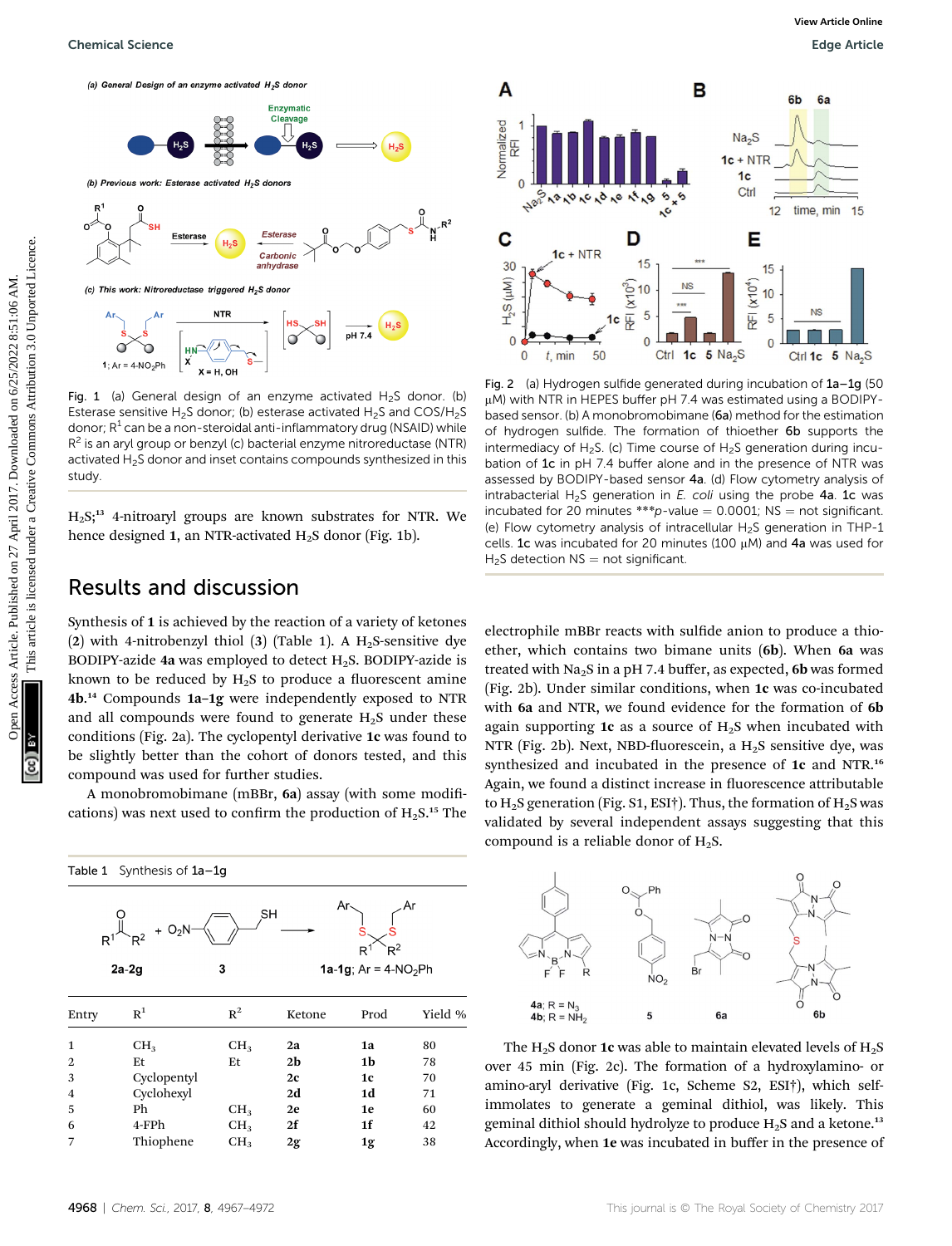Zn and ammonium formate, acetophenone was formed, supporting the proposed mechanism (Fig. S2, ESI†).

Having established that 1c generated  $H_2S$  in cell-free conditions in the presence of a bacterial enzyme, the ability of this compound to permeate cells to be metabolized by NTR to generate  $H_2S$  was evaluated. First, an HPLC-based method was used: E. coli cells were incubated with the  $H<sub>2</sub>S$ -sensitive dye 4a and 1c. Cells were lysed and HPLC analysis of the lysate revealed the formation of 4b supporting  $H_2S$  generation (Fig. S3, ESI†); a similar result was recorded for a variety of bacteria supporting the broad utility of this donor. Next, flow cytometry analysis revealed the generation of  $H<sub>2</sub>S$  inside intact bacterial cells when treated with 1c, supporting the ability of this donor to enhance H2S levels in live bacterial cells (Fig. 2d). Next, 4-nitrobenzylbenzoate 5 (a likely competitive inhibitor) was synthesized using a previously reported method.<sup>17</sup> This compound was by itself incapable of generating  $H_2S$  in the presence of NTR and also inhibited  $H_2S$  generation from 1c (Fig. 2a). The negative control 5 did not generate  $H_2S$  within the bacteria, suggesting that the metabolism of the nitro group does not contribute to  $H<sub>2</sub>S$  production (Fig. 2d). The  $H<sub>2</sub>S$  donor 1c was ineffective in generating  $H_2S$  in E. coli strains lacking NTR (Fig. S4, ESI†), confirming NTR-specificity in vivo. As NTR is predominantly produced in bacteria but not in mammalian cells, the  $H_2S$ donor 1c must selectively enhance  $H_2S$  in bacteria. Human monocytic cells (THP-1) were treated with 1c, and  $H_2S$  levels were assessed by flow cytometry. Herein, we find that while  $Na<sub>2</sub>S$ was capable of enhancing  $H_2S$  levels within THP-1 cells, 1c remained completely ineffective (Fig. 2e). Thus, 1c was selective in its ability to enhance  $H_2S$  in bacteria over mammalian cells (Fig.  $S5$ ,  $ESI<sup>+</sup>$ ). To our knowledge, this is the first example of a  $H<sub>2</sub>S$  donor with species selectivity. Thus, this study lays the foundation for novel methodologies for site-specific enhancement of  $H_2S$  using this class of  $H_2S$  donors, for example, selectively enhancing  $H_2S$  in microbiota to study the effects of Equision is a maximum forminal, anceledned on 40 Amelion and the system on the system of the system of the system of the system of the system of the system of the system of the system of the system of the system of the sy

this gas on colorectal cancer and other similar pathophysiologies is possible.<sup>2</sup>

To begin understanding the mechanisms of  $H<sub>2</sub>S$ -mediated oxidation remediation, we used a non-invasive redox biosensor (roGFP2) and assessed dynamic changes in the cytoplasmic redox potential of E. coli in response to oxidative stress.<sup>18</sup> An increase in 405/488 nm excitation ratio of roGFP2 indicates oxidative stress, while the reverse suggests reductive changes.<sup>18b</sup> We first exposed E. coli expressing roGFP2 to 1c and measured the roGFP2 biosensor response, and no significant changes in 405/488 ratio were observed (Fig. 3a). Hence,  $H_2S$  alone did not affect ambient redox-potential of E. coli. In contrast, oxidative challenge with  $H<sub>2</sub>O<sub>2</sub>$ , a reactive oxygen species (ROS), rapidly increased the 405/ 488 ratio, and pre-treatment with 1c significantly reversed this response (Fig. 3a). However, pre-treatment with either Na<sub>2</sub>S or 5 had no influence on  $H_2O_2$ -induced oxidative changes in the biosensor response (Fig. S6, ESI†).

Importantly, protective influence of 1c on intrabacterial redox potential translated into significantly higher resistance displayed by E. coli against bactericidal concentrations of  $H_2O_2$ (Fig. 3b). Interestingly,  $H_2S$  itself did not have any significant effect on the growth of E. coli. Thus, intervention by  $H_2S$  occurs when other endogenous oxidant–remediation systems are overwhelmed. This property is consistent with the lower reduction potential of  $H_2S$ , when compared with major cellular thiols such as glutathione,<sup>19</sup> and thus affords  $H_2S$  a unique role in cellular redox chemistry. Furthermore, in contrast with other routinely used antioxidants in redox biology, such as thiourea and bipyridyl, 1c does not significantly affect bacterial growth (Fig. 3b), suggesting that this tool would be appropriate for studying  $H_2$ S-mediated response to dynamic redox alterations during antibiotic-induced stress and lethality.

The emerging model for antibiotic lethality involves the induction of complex redox and metabolic alterations as a consequence of drugs' interaction with their specific targets.<sup>5,20</sup>



Fig. 3 (a) Reduction–oxidation sensitive GFP (roGFP2) was used to measure dynamic changes in cytoplasmic redox potential of E. coli upon exposure to: H<sub>2</sub>O<sub>2</sub>, 1 mM; 1c, 100 µM; (b) time-kill analysis of E. coli treated with hydrogen peroxide (1 mM) and 1c (100 µM) during 40 min. (c) Dynamic changes in cytoplasmic redox potential of E. coli upon exposure to: Amp, 5  $\mu$ g mL<sup>-1</sup>; **1c**, 100  $\mu$ M; (d) time-kill analysis of E. coli treated with Amp (5  $\mu$ g mL $^{-1}$ ) and 1c (100  $\mu$ M) during 120 min. (e) Dynamic changes in cytoplasmic redox potential of *E. coli* upon exposure to: Amik, 20  $\mu$ g mL $^{-1}$ ; 1c, 100  $\mu$ M; (f) time-kill analysis of *E. coli* treated with Amik (20  $\mu$ g mL $^{-1}$ ) and 1c (100  $\mu$ M) during 120 min.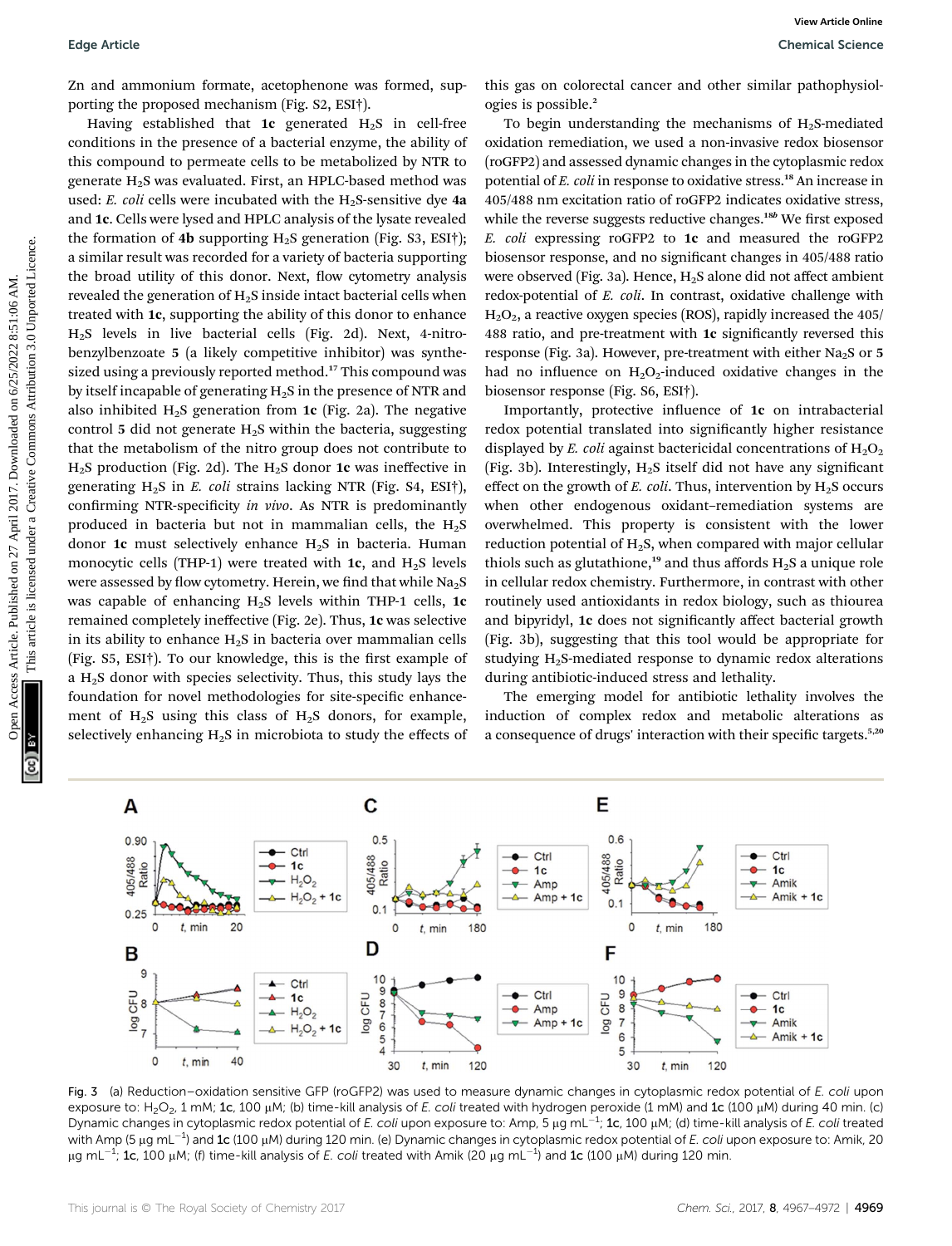Thus, it is important to understand the dynamic effects of  $H_2S$  in mitigating antibiotic-induced redox stress.<sup>21</sup> To accomplish this, we exposed E. coli to clinically relevant concentrations of the bactericidal antibiotic ampicillin (Amp; cell wall targeting), and an oxidative shift was recorded (Fig. 3c).<sup>21a,22</sup> More importantly, pre-treatment with 1c reduced the degree of oxidative shift induced by Amp, resulting in significant tolerance to antibiotics (Fig. 3d). Amp-mediated increase in roGFP2 ratios emerged earlier than the time points at which significant killing was observed, indicating that oxidative stress precedes death, and 1cderived H2S protects bacteria by maintaining cytoplasmic redox potential.

Similar results were recorded for amikacin (Fig. 3e–f), a translation inhibitor, and ciprofloxacin, a replication inhibitor (Fig. S7, ESI†). Altogether, these results demonstrate that elevating endogenous H2S levels can arrest antibiotics-triggered redox stress and killing.

Mechanisms of  $H_2S$ -mediated protection from antibioticinduced lethality are poorly understood. It has been shown that  $H<sub>2</sub>S$  elevates cellular antioxidant capacity and suppresses iron load in order to mitigate antibiotic-linked ROS production.<sup>23</sup> Since sulfide is a potent ligand of copper and heme moieties, H2S efficiently inhibits aerobic respiration by targeting copper-heme containing cytochrome bo oxidase (CyoA).<sup>24</sup> Under these conditions, respiration becomes primarily dependent upon less energy-efficient cytochrome bd oxidase (CydB).<sup>24</sup> Interestingly, modulation of cytochrome oxidases expression is known to influence antibiotic toxicity.<sup>21b</sup> Therefore, we assessed whether terminal oxidases are important contributory factors in H2S-mediated antibiotic tolerance. First, quantitative reverse transcription-PCR (qRT-PCR) analysis of E. coli cells in the absence or presence of 1c was conducted (see ESI<sup>†</sup>). A significant down-regulation of the genes encoding CyoA was observed with 1c-treated bacteria (Fig. 4a). The expression of alternate oxidases was however either maintained (cytochrome bd oxidase I [cydB]) or highly induced (cytochrome bd oxidase II [appY]) by H<sub>2</sub>S (Fig. 4a). During growth under low-O<sub>2</sub> tension, E. coli down-regulated cyo operon and upregulated cyd and app operons, indicating that H2S triggered genetic and physiological changes comparable to  $O_2$ -limitation.<sup>25</sup> Amp treatment reversed the influence of  $H_2S$  on the expression of cytochrome oxidases as cyoA and cydB transcripts were significantly induced and repressed, respectively, compared to untreated cells (Fig. 4a). The *appY* transcript remained down-regulated in response to Amp. Data suggest that Amp treatment promotes respiration via energetically efficient CyoA, which is consistent with a recent study demonstrating acceleration in aerobic respiration in response to bactericidal antibiotics.<sup>21b</sup>

Having observed divergent effects of  $H_2S$  and Amp on cytochrome oxidases gene expression, we next examined the outcome of  $H_2S$  and Amp combination on transcription. qRT-PCR analysis of *E. coli* pre-treated with **1c**, followed by exposure to Amp showed severely down-regulated expression  $\alpha y$ oA, whereas expression of cydB and appY was robustly maintained (Fig. 4a) compared to that of Amp alone. Thus, maintenance of a respiratory flux through cytochrome bd oxidase I/II in response to  $H_2S$  treatment may be a key trait that permits



Fig. 4 (a) qRT-PCR analysis of E. coli cells treated with 1c alone, Amp alone. The fold-change is with respect to untreated control;  $1c +$  Amp where fold-change is with respect to Amp-treated cells. Fold change for each transcript was calculated by normalizing expression with the housekeeping 16SrRNA transcript. A 2-fold ( $p < 0.05$ ) increase or decrease in expression was considered significant in all cases. (b) Growth curves of E. coli treated with Amp (5  $\mu$ g mL<sup>-1</sup>) with and without 1c (100 μM); Ctrl is untreated bacteria: wild-type (WT); cyoA mutant; cydB mutant. (c)  $H_2S$  levels measured using the  $H_2S$ -sensitive dye 4a in the presence of ASP, a biosynthesis inhibitor of  $H<sub>2</sub>S$  generation (d) bacterial growth measurements: Amp (100  $\mu$ g mL<sup>-1</sup>); Asp (4 mM) and 1c (100  $\mu$ M) were used in this study.

adaptation upon subsequent exposure to antibiotics. To examine this possibility, we assessed cell-killing in respiratory mutants lacking either cyoA or cydB. While 1c-pretreatment resulted in a signicant attenuation of Amp lethality in the case of CyoA mutant (like WT strain), it was completely ineffective in protecting cydB mutant (Fig. 4b). In LB medium, WT, cyoA, and  $\gamma$ dB strains showed comparable growth profiles in the absence or presence of 1c, indicating that the differences in Amp susceptibility are not a consequence of reduced growth rates. Sustenance of  $cydB$  expression in response to  $H_2S$ -Amp combination, coupled with maintenance of  $H_2S$ -mediated antibiotic tolerance in cyo mutant (where aerobic respiration is mainly carried out by CydB) but not in  $cydB$  mutant, suggests that the  $H_2S$  effect is likely to be dependent upon  $cydB.<sup>24</sup>$  Along with its role in respiration, CydB from E. coli has been shown to reduce  $H<sub>2</sub>O<sub>2</sub>$  by displaying catalase and quinol peroxidase activities.<sup>26</sup> Therefore, maintenance of  $\gamma dB$  expression by H<sub>2</sub>S can potentiate antibiotic tolerance by bolstering the bacterial antioxidant capacity. In concurrence with this result, displayed heightened sensitivity to  $H_2O_2$  compared to cyoA and WT strains (Fig. S8, ESI†).

In addition, consistent with previous results, $4d$  we observed that  $H_2S$  is ineffective in protecting cells that lack cytoplasmic catalase and peroxidase (KatA, KatE, ahpCF; HPX-) from Ampinduced lethality (Fig. S9, ESI†). Altogether, data implicate a central role for cytochrome bd oxidase and oxidant-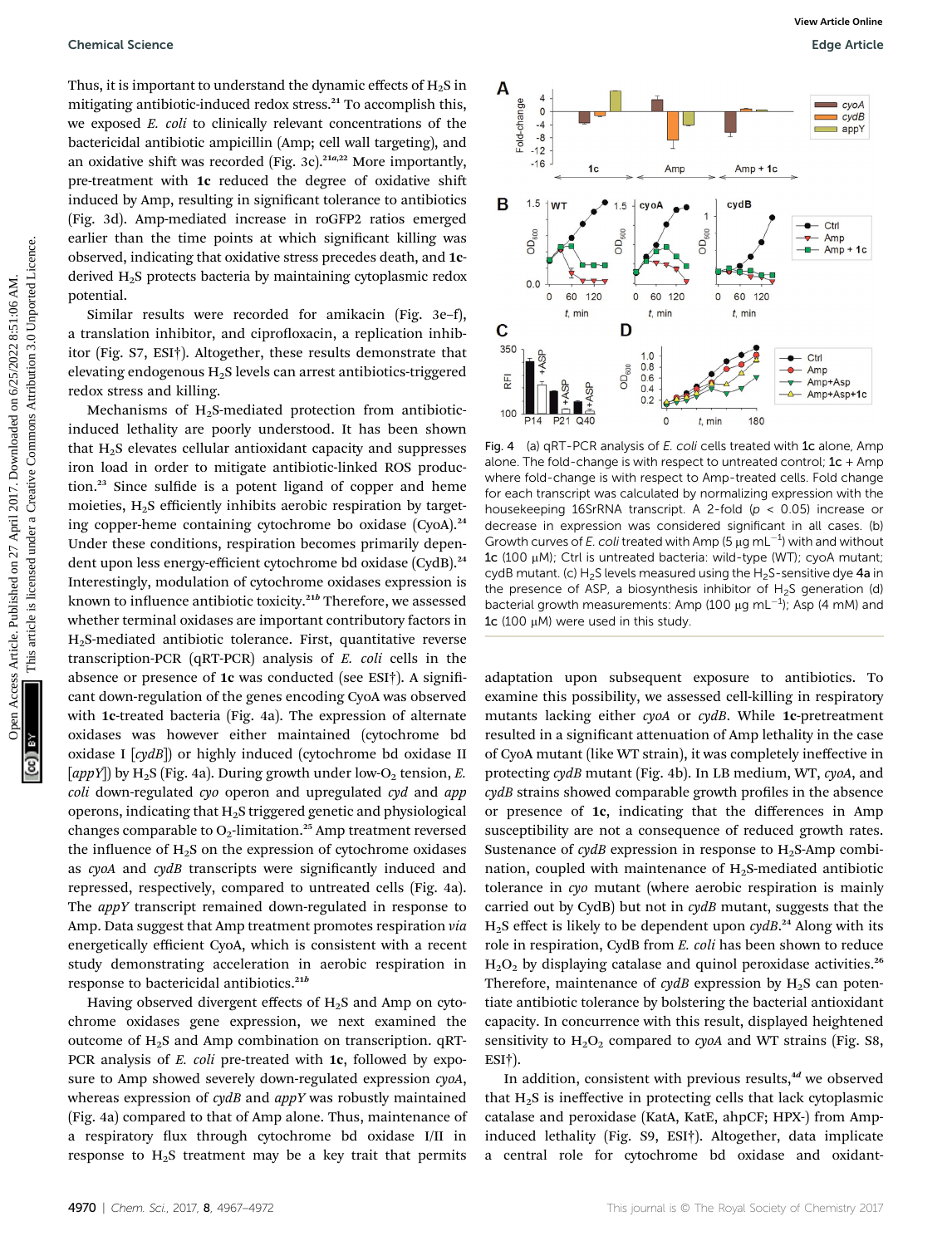

Fig. 5 Evolving model for  $H_2S$  mediated antibiotic tolerance. Bactericidal antibiotics alters respiration and metabolism to elevate the production of endogenous ROS. Based on our findings, we propose that bacterial H<sub>2</sub>S provides tolerance to antibiotics by two mechanisms; (i) down-regulation of energy-efficient cytochrome bo oxidase (Cyo) and induction of less-energy efficient cytochrome bd oxidase I/II (CydAB/AppBC) to maintain respiratory flux and redox balance, and (ii) augmentation of antioxidant capacity by elevating catalase and superoxide dismutase (SOD) activities. NDH: NADH dehydrogenase and SDH: succinate dehydrogenase.

remediation mechanisms in diminishing the effectiveness of the antibiotic by  $H_2S$  (Fig. 5).<sup>27</sup>

Finally, in order to examine if elevated endogenous  $H_2S$ levels are associated with drug resistance in the physiological context of human infections, we measured the intracellular  $H_2S$ levels of several multidrug-resistant (MDR) E. coli strains isolated from patients (Table  $S2$ ,  $ESI<sup>+</sup>$  for resistance profile) suffering from urinary tract infections (UTI). The endogenous  $H<sub>2</sub>S$  levels were considerably higher than WT indicating a possible functional role for  $H_2S$  in antibiotic resistance (Fig. S10, ESI†).<sup>28</sup> In the presence of a well-established 3-mercaptopyruvates sulfurtransferase (3-MST) inhibitor (aspartate, Asp), we found that  $H_2S$  levels significantly diminished (Fig. 4c). $4d$  To understand the functional relevance of endogenous H2S levels in drug resistance, we monitored resistance of P14 strain to Amp. We found that pre-treatment with Asp efficiently inhibited the growth in response to Amp (Fig. 4d). Moreimportantly, co-treatment with Asp and 1c, significantly restored resistance to Amp in the strain P14 (Fig. 4d). Altogether, these findings revealed a previously unknown contribution of H2S in cooperating with the genetic mechanisms of antibiotic resistance (Fig. 5). Further study is needed to examine H2S-mediated mechanisms contributing to the emergence of drug-resistance in clinical strains.<sup>5,28</sup> Amongst the major infectious diseases, UTI affects millions and is further complicated by conditions such as diabetes. E. coli has now become resistant to most major classes of antibiotics and therefore there is an urgent need to develop new therapeutics. Recently, Berkowitz and co-workers developed a CBS inhibitor that helps to prevent the deleterious effects of enhanced H<sub>2</sub>S such as neuronal cell death during episodes of stroke.<sup>29</sup> The inhibitors that were developed in their study showed a marked diminution in neuronal cell death compared with an untreated control. It is

likely that inhibitors of 3-MST may find similar application in sensitizing resistant pathogens.<sup>30</sup> Our results provide a sound pharmacological basis for the design of inhibitors of biosynthesis of  $H_2S$  as a possible adjuvant.<sup>29-31</sup> Furthermore, we identified critical aspects of bacterial physiology that could be exploited as part of new potentiation strategies. For examples, targeting antioxidant enzymes and alternate respiratory complexes (Cyd/App) is likely to enhance the killing potential of antibiotics. A combination of molecules/drugs targeting  $H_2S$ , antioxidants, and respiration could have a remarkable impact on drug-resistance and clinical outcomes.

### **Conclusions**

In summary, we report a new  $H_2S$  donor that reliably and selectively enhances  $H_2S$  within bacteria. An application of our new tool clearly revealed that  $H_2S$  is a key player in the maintenance of intracellular redox balance of bacteria to counteract a lethal degree of oxidative stress induced by antibiotics. The critical role that  $H_2S$  played in modulating drug resistance is also shown. Antibiotic resistance is emerging as possibly the biggest global health challenge for this generation. Therefore understanding pathogen defence mechanisms and their consequences in drug resistance is critical. From the evolutionary perspective,  $H_2S$ generating enzymes are prevalent in most sequenced bacterial genomes including environmental bacteria, indicating a naturally conserved role of  $H_2S$  in ensuring survival. It is likely that H2S producing capability is under the selective pressure in diverse environmental bacteria that arises due to antimicrobials secreted by other bacteria and fungi inhabiting the same niche. Our study presents significant advances towards a complete understanding of antibiotic-induced stress and cytoprotective mechanisms of H<sub>2</sub>S. Edge Article<br>
Commission Commission (Commission Commission Commission Commission Commission Commission Commission Commission Commission Commission Commission Commission Commission Commission Commission Commission Commissi

## Acknowledgements

The authors thank the Department of Science and Technology (DST, Grant number EMR/2015/000668), DBT-IISc program (AS), and the Council for Scientific and Industrial Research (CSIR) for financial support. The authors thank James Imlay, University of Illinois at Urbana-Champaign and Antonio Valle Gallardo, Universidad de Cádiz for E. coli mutants. This work was supported by the Wellcome-DBT India Alliance grant, WT-DBT/500034-Z-09-Z and IA/S/16/2/502700 (A. S.), and DBT-IISc program. A. S. is a Wellcome DBT India Alliance Senior Fellow. The authors thank Vasista Adiga, IISc for help with FACS analysis.

### Notes and references

- 1 F. C. Fang, Nat. Rev. Microbiol., 2004, 2, 820.
- 2 C. Szabo, Nat. Rev. Drug Discovery, 2007, 6, 917.
- 3 J. L. Wallace and R. Wang, Nat. Rev. Drug Discovery, 2015, 14, 329.
- 4 (a) L. Luhachack and E. Nudler, Curr. Opin. Microbiol., 2014, 21, 13; (b) I. Gusarov and E. Nudler, Proc. Natl. Acad. Sci. U. S. A., 2005, 102, 13855; (c) I. Gusarov, K. Shatalin,